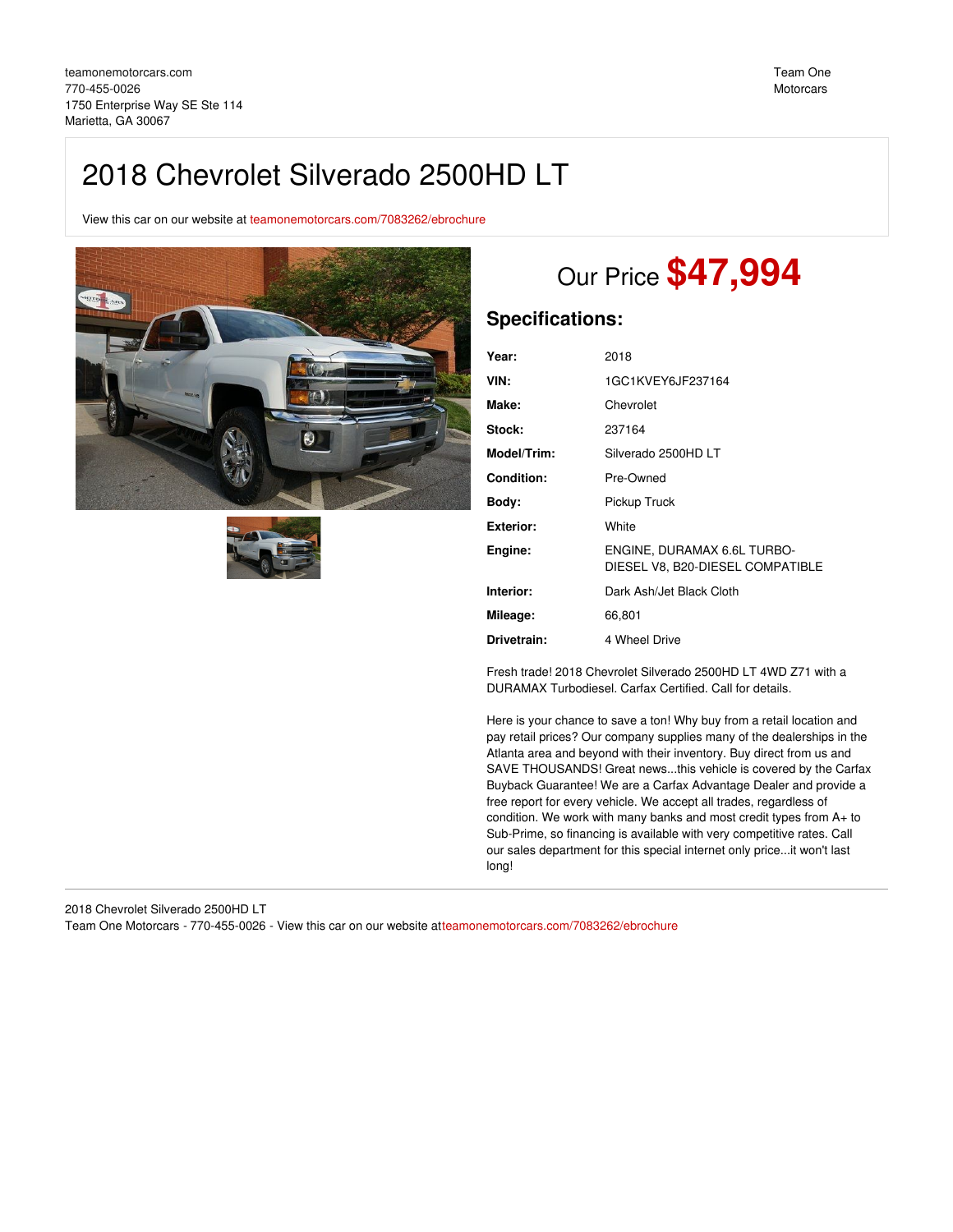

### 2018 Chevrolet Silverado 2500HD LT

Team One Motorcars - 770-455-0026 - View this car on our website a[tteamonemotorcars.com/7083262/ebrochure](https://teamonemotorcars.com/vehicle/7083262/2018-chevrolet-silverado-2500hd-lt-marietta-ga-30067/7083262/ebrochure)

## **Installed Options**

## **Interior**

- Seats, front 40/20/40 split-bench, 3-passenger. Available in cloth or leather. Includes driver and front passenger recline with outboard head restraints and center fold-down armrest with storage. Also includes manually adjustable driver lumbar, lockable storage compartment in seat cushion, and storage pockets. (Leather with (KA1) heat is an available extra charge option with (H1Y) Jet Black leather appointed interior trim and requires (PCM) LT Convenience Package. Upgradeable to (A95) front bucket cloth seats.) (Leather with (KA1) heat is an available extra charge option with (H1Y) Jet Black leather appointed interior trim and requires (PCY) LT Fleet Convenience Package. Upgradeable to (A95) front bucket cloth seats.)
- Seat trim, Cloth- Remote Keyless Entry- Air conditioning, single-zone
- Visors, driver and front passenger illuminated vanity mirrors
- Assist handle, front passenger and driver on A-pillars
- Seat, rear 60/40 folding bench (folds up), 3-passenger (includes child seat top tether anchor) (Requires Crew Cab or Double Cab models.)
- Floor covering, color-keyed carpeting with rubberized vinyl floor mats (Double Cab and Crew Cabs include second row floor mats)
- Steering column, manual Tilt-Wheel
- Steering wheel, leather-wrapped with audio and cruise controls
- Steering wheel audio controls
- Instrumentation, 6-gauge cluster featuring speedometer, fuel level, engine temperature, tachometer, voltage and oil pressure
- Driver Information Center, 4.2-inch diagonal color display includes driver personalization, warning messages and vehicle information
- Windows, power with driver express up and down and express down on all other windows
- Door locks, power- Cruise control, steering wheel-mounted

#### **Exterior**

- Wheelhouse liners, rear (Requires Crew Cab or Double Cab model. Deleted with (ZW9) pickup box delete is ordered.)
- Bumper, front chrome- CornerStep, rear bumper (Requires (E63) pickup box.)
- Bumper, rear chrome with bumper CornerSteps (Requires (E63) pickup box.)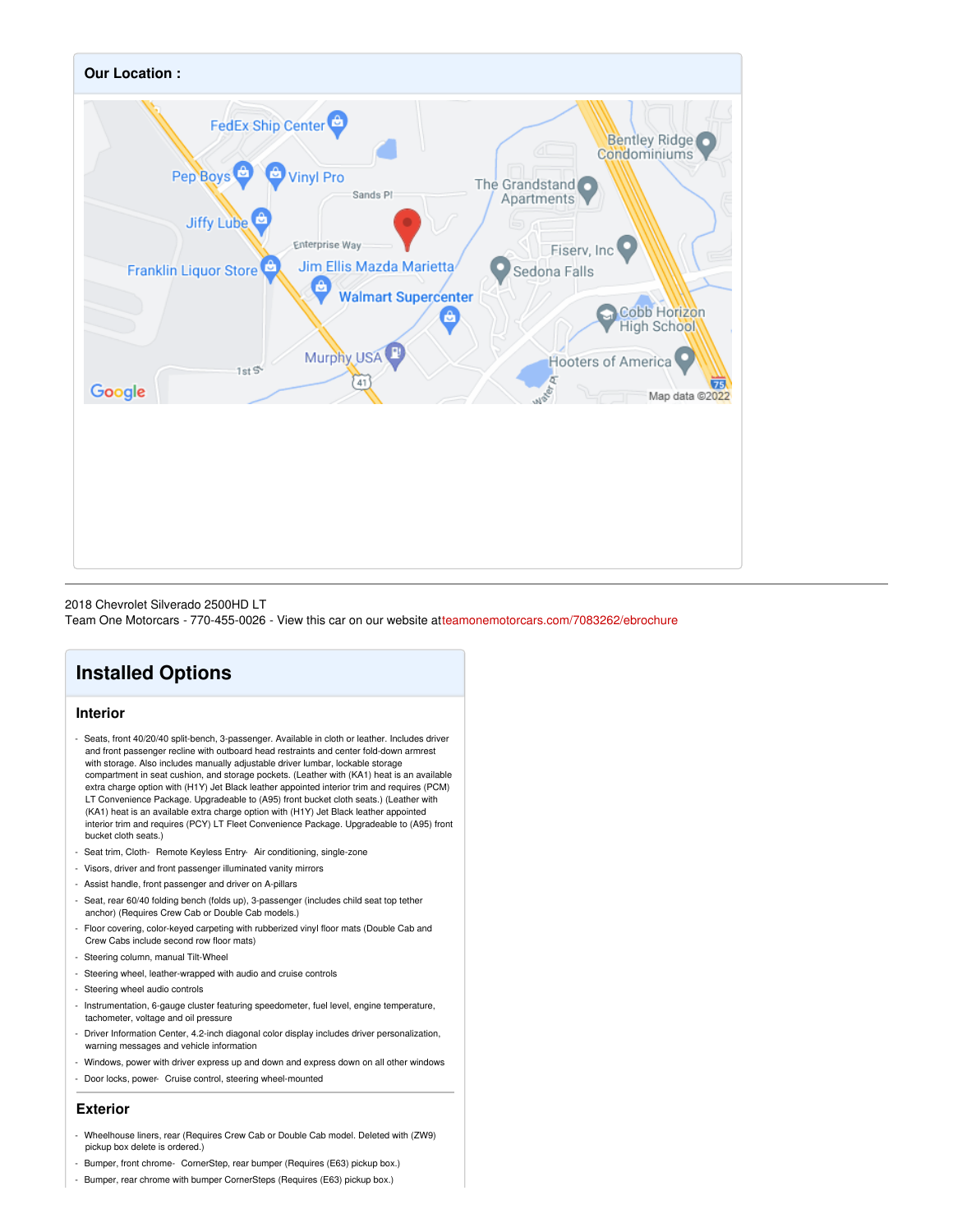- Moldings, bodyside, body color- Grille surround, chrome
- Headlamps, halogen projector-beam
- Lamps, cargo area, cab mounted with switch on center switch bank
- Mirrors, outside heated power-adjustable (includes driver's side spotter mirror) (Body-color.)
- Mirror caps, body-color- Glass, deep-tinted- Door handles, body-color
- Tailgate and bed rail protection caps, top
- Tailgate, EZ-Lift and Lower (Deleted with (ZW9) pickup box delete is ordered.)
- Remote Locking Tailgate
- Tire carrier lock keyed cylinder lock that utilizes same key as ignition and door (Not included when (ZW9) pickup box delete or (9J4) rear bumper delete is ordered.)
- Tires, LT245/75R17E all-season, blackwall
- Wheels, 17" (43.2 cm) machined aluminum includes 17" x 7.5" (43.2 cm x 19.1 cm) steel spare wheel. Spare not included with (ZW9) pickup box delete unless a spare tire is ordered. (Upgradeable to (PYV) 18" (45.7 cm) chromed aluminum wheels, (RT4) 18" (45.7 cm) Black aluminum wheels, (RTH) 20" (50.8 cm) polished aluminum with Dark Argent Metallic pockets wheels or (PYU) 20" (50.8 cm) polished aluminum wheels.) (Upgradeable to (PYV) 18" (45.7 cm) chromed aluminum wheels, (RT4) 18" (45.7 cm) Black aluminum wheels, (RTH) 20" (50.8 cm) polished aluminum with Dark Argent Metallic pockets wheels, (PYT) 18" painted steel wheels or (PYU) 20" (50.8 cm) polished aluminum wheels.)

#### **Safety**

- Seats, front 40/20/40 split-bench, 3-passenger. Available in cloth or leather. Includes driver and front passenger recline with outboard head restraints and center fold-down armrest with storage. Also includes manually adjustable driver lumbar, lockable storage compartment in seat cushion, and storage pockets. (Leather with (KA1) heat is an available extra charge option with (H1Y) Jet Black leather appointed interior trim and requires (PCM) LT Convenience Package. Upgradeable to (A95) front bucket cloth seats.) (Leather with (KA1) heat is an available extra charge option with (H1Y) Jet Black leather appointed interior trim and requires (PCY) LT Fleet Convenience Package. Upgradeable to (A95) front bucket cloth seats.)
- Seat trim, Cloth- Remote Keyless Entry- Air conditioning, single-zone
- Visors, driver and front passenger illuminated vanity mirrors
- Assist handle, front passenger and driver on A-pillars
- Seat, rear 60/40 folding bench (folds up), 3-passenger (includes child seat top tether anchor) (Requires Crew Cab or Double Cab models.)
- Floor covering, color-keyed carpeting with rubberized vinyl floor mats (Double Cab and Crew Cabs include second row floor mats)
- Steering column, manual Tilt-Wheel
- Steering wheel, leather-wrapped with audio and cruise controls
- Steering wheel audio controls
- Instrumentation, 6-gauge cluster featuring speedometer, fuel level, engine temperature, tachometer, voltage and oil pressure
- Driver Information Center, 4.2-inch diagonal color display includes driver personalization, warning messages and vehicle information
- Windows, power with driver express up and down and express down on all other windows
- Door locks, power- Cruise control, steering wheel-mounted

## **Mechanical**

- Exhaust, aluminized stainless-steel muffler and tailpipe
- Capless Fuel Fill (Gas engine only. Not available with (ZW9) pickup box delete.)
- Brakes, 4-wheel antilock, 4-wheel disc with DuraLife brake rotors
- Steering, Digital Steering Assist (Requires Double Cab models and (L5P) Duramax 6.6L Turbo-Diesel V8 engine or Crew Cab models.)
- Steering, Recirculating Ball with smart flow power steering system
- Recovery hooks, front, frame-mounted, black
- Frame, fully-boxed, hydroformed front section- Alternator, 150 amps
- Battery, heavy-duty 720 cold-cranking amps/80 Amp-hr, maintenance-free with rundown protection and retained accessory powe
- Cooling, auxiliary external transmission oil cooler- Cooling, external engine oil cooler
- Four wheel drive- Differential, heavy-duty locking rear
- Transfer case, electronic shift with rotary dial controls (Requires 4WD models.)
- Air cleaner, high-capacity
- GVWR, 9500 lbs. (4309 kg) (Requires (L96) Vortec 6.0L V8 SFI engine or (LC8) 6.0L V8 SFI Gaseous CNG/LPG capable engine. Not available with CK25943 or CC25903 model.)
- Pickup box
- Suspension Package, Standard includes 51mm twin tube shock absorbers and 33mm front stabilizer bar
- Rear axle, 4.10 ratio (Requires (L96) Vortec 6.0L V8 SFI engine or (LC8) 6.0L V8 SFI Gaseous CNG/LPG capable engine.)
- Transmission, 6-speed automatic, heavy-duty, electronically controlled with overdrive and tow/haul mode. Includes Cruise Grade Braking and Powertrain Grade Braking (Requires (L96) Vortec 6.0L V8 SFI engine or (LC8) 6.0L V8 SFI Gaseous CNG/LPG capable engine.)
- Engine, Vortec 6.0L Variable Valve Timing V8 SFI, E85-compatible, FlexFuel capable of running on unleaded or up to 85% ethanol (360 hp [268.4 kW] @ 5400 rpm, 380 lb-ft of torque [515.0 N-m] @ 4200 rpm) (Does not include E85 capability with (ZW9) pickup box delete.)